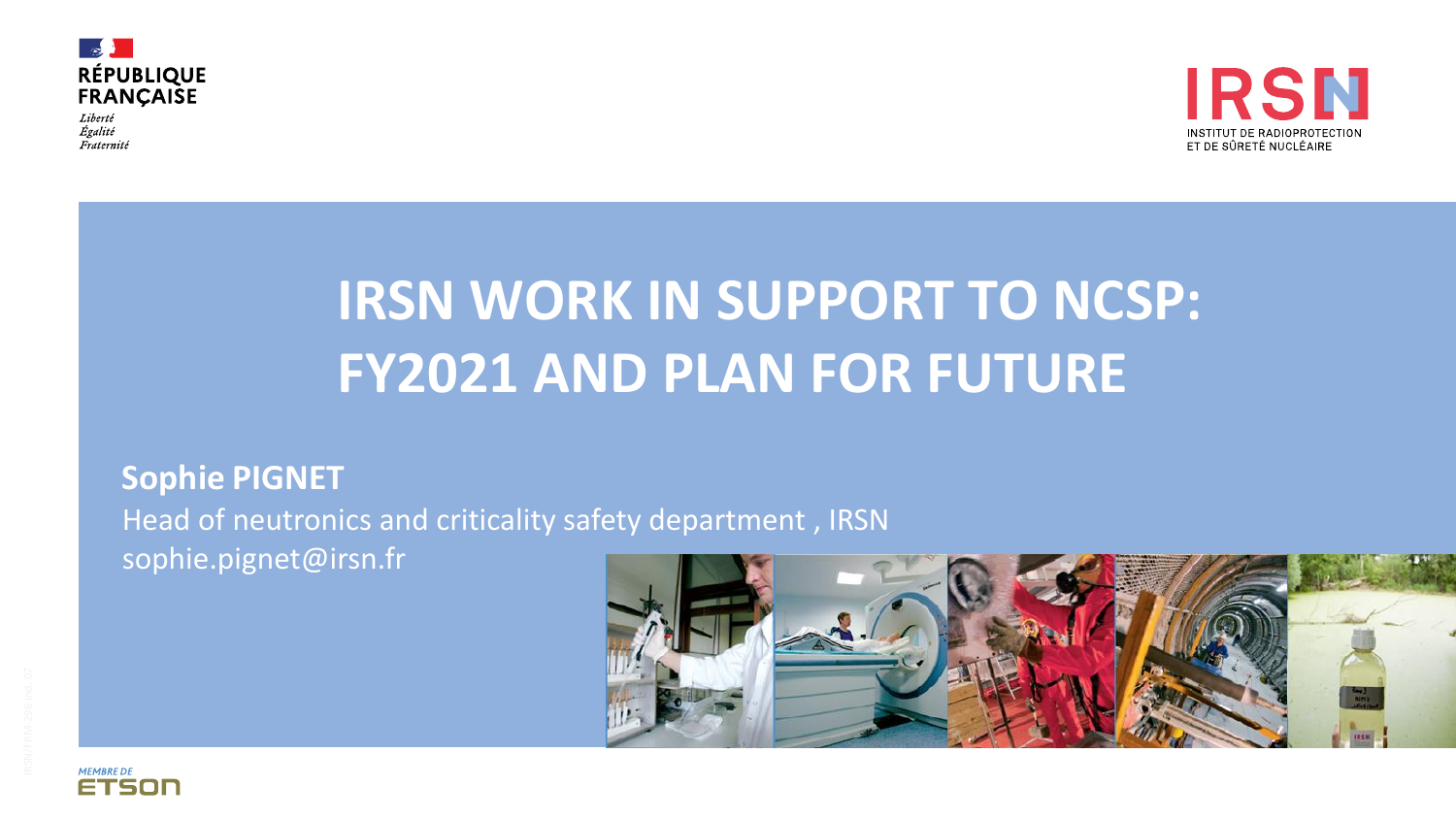## **Content**

## 1. Highlights on FY2021 IRSN work

- » Integral experiments
- » Analytical method
- » Nuclear data
- 2. Main challenges for FY2022
- 3. Investigations for future work (FY2023 and after)
	- » TEX MOX
	- » TEX low temperatures
	- » Critical experiments at SNL

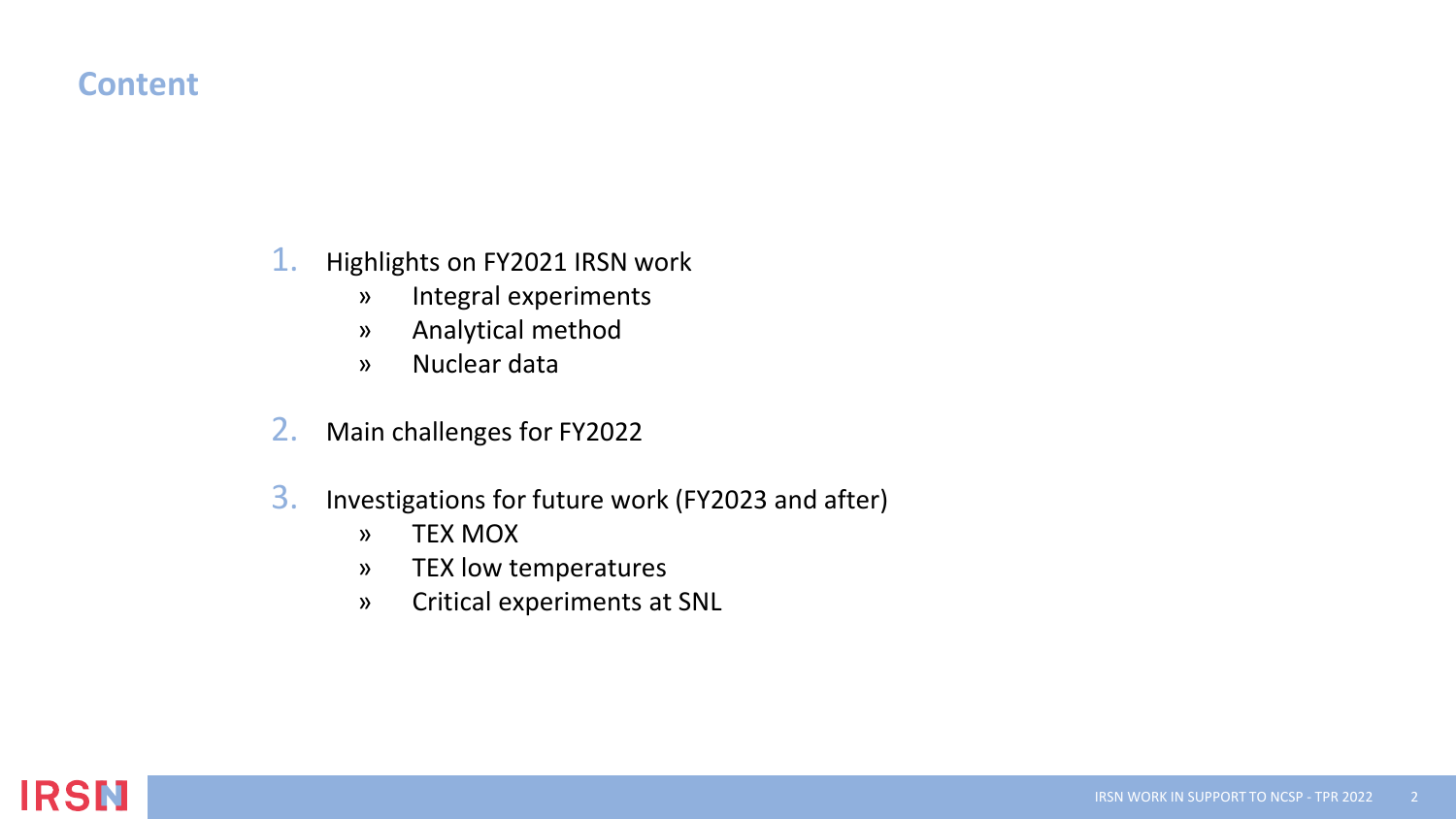# **Highlights on FY2021 work**

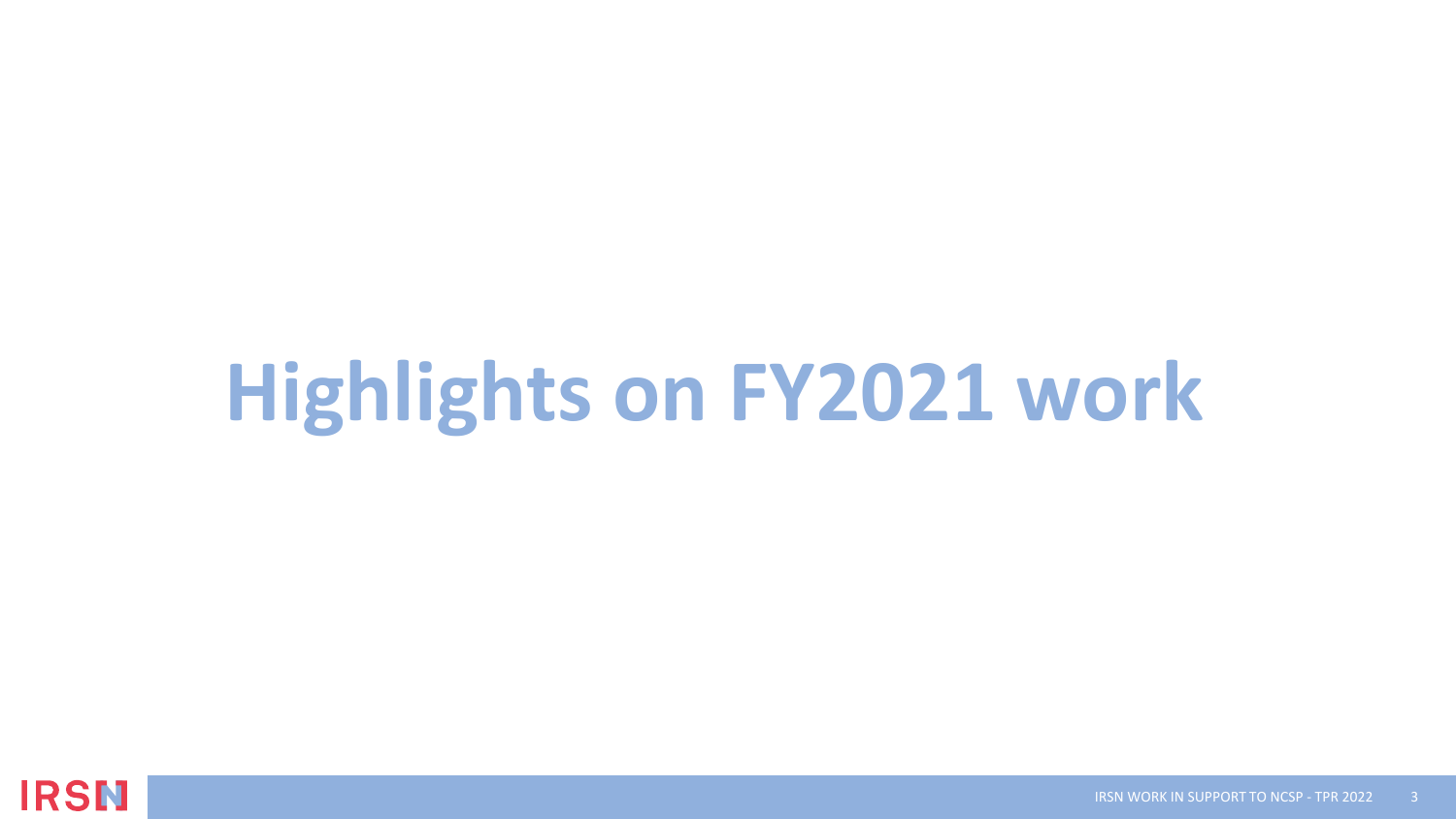## **FY2021: Integral experiments**

## **WORK FOCUS MAINLY ON TWO IER AT SNL, DESIGN LEADED BY IRSN**

*COVID IMPACT: NO IRSN PARTICIPATION TO THE MUSIC EXPERIMENT (IER 488) AND NO DOSIMETRY EXERCISE*

### ▌ **IER 305 – Mo experiments**

- Technical specifications report for Mo sleeves published
- **Deal completed with the PLANSEE company following French rules for public bodies purchases** Specific contract between IRSN and SNL has been signed to transfer sleeves property to SNL
- **Delivery of the 400 sleeves at Sandia in two batches in October and November**
- Controls performed by Gary Harms => sleeves are consistent with specifications

### **→ Experiments scheduled in FY2022, with IRSN participation**

### ▌ **IER 306 – Rh experiments**

■ CED2 report completed and sent to Gary Harms for review

**→ comments from ORNL received, waiting for other reviewers**

- Design study concluded to a prohibited cost due to huge increase of Rhodium costs
	- **→ Project in stand by**



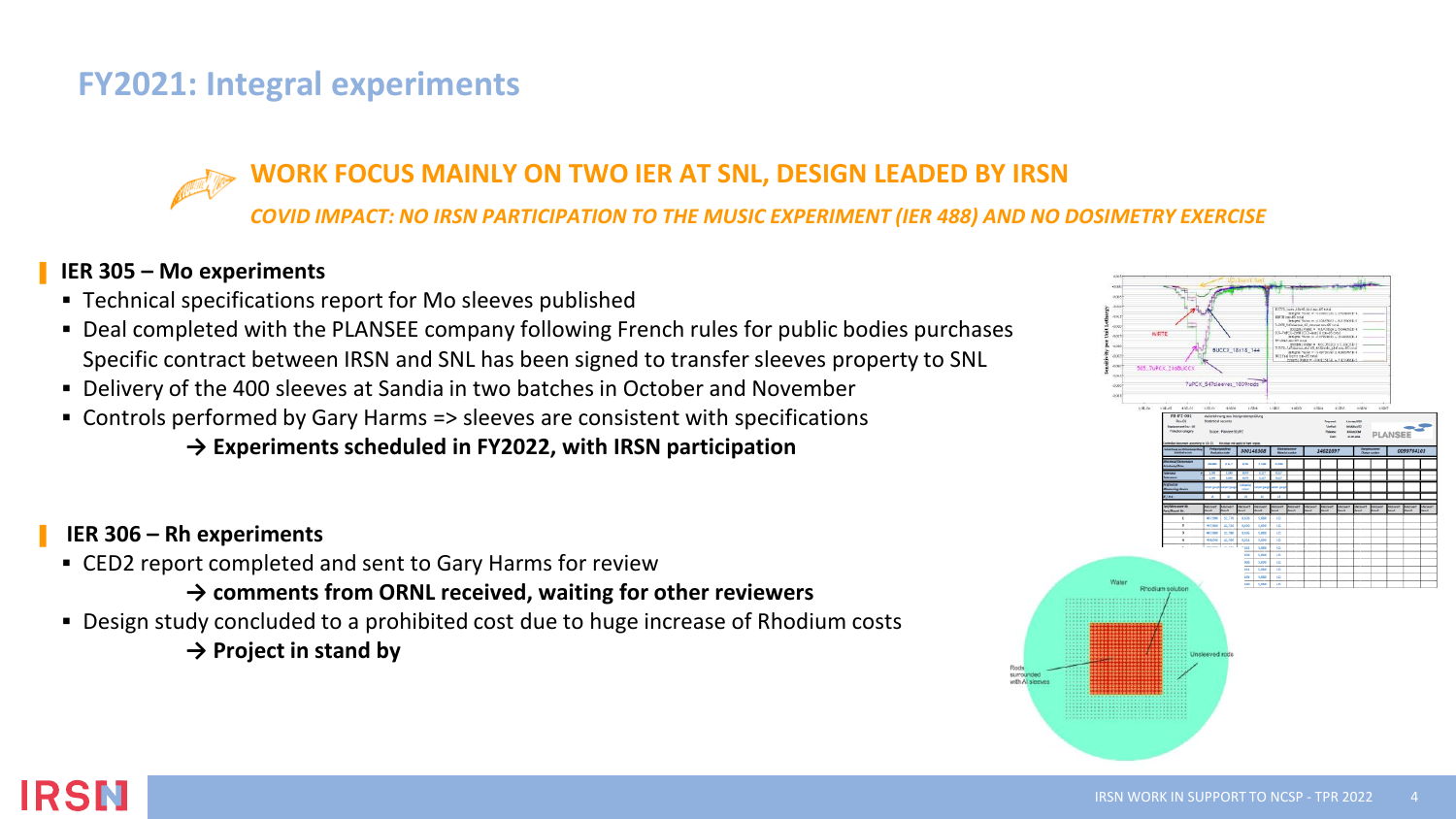## **FY2021: Analytical methods**

## **NO COVID IMPACT**

### ▌ **Update of the Slide Rule**

- Important work performed which allowed to understand the inconsistency between LLNL, ORNL and IRSN results
- Specific presentation from Johann HERTH

#### Intercomparison study on  $k_{\text{eff}}$

- Extension of the comparison between codes and libraries to U233 and MIX series
	- Addition of 131 U233 cases and 21 MIX cases for MORET code
- **Extension of the intercomparison scope with benchmarks from SINBAD and TSL comparisons**
- **E** Writing of a first draft by IRSN with  $k_{\text{eff}}$  results by the end of 2022

#### ▌ **Intercomparison study on bias assessment**

- **EXECTED 15 IS Selection of five application cases (benchmarks from ICSBEP) by IRSN, LANL and ORNL** 
	- **Comparison of**  $k_{\text{off}}$  **calculated by Monte Carlo codes**
	- Use of the MACSENS tool (GLLSM) for determination of bias and associated uncertainties and comparison with TSURFER and WHISPER results
- Paper submitted to NCSD 2022 conference



Experiment

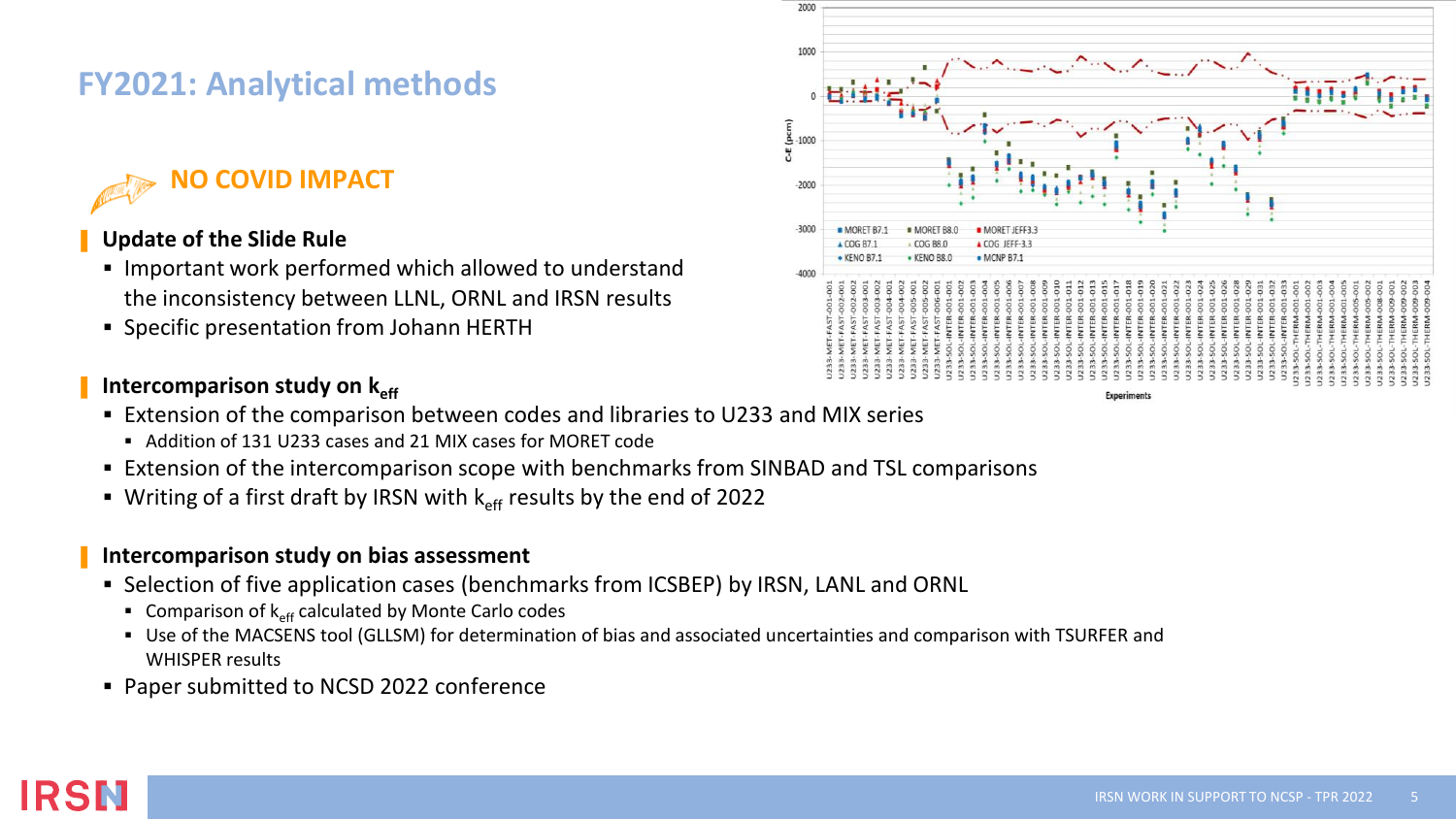## **FY2021: Nuclear data evaluations**



- ▌ <sup>19</sup>F (RRR): RRR up to 1 MeV fitting of two inelastic channels – new (n, n') experimental data still needed
- ▌ <sup>233</sup>U (RRR and URR): RRR extended to 2 keV; URR from 2 keV to 40 keV
	- Benchmark testing on ICSBEP benchmarks
- ▌ <sup>239</sup>Pu (URR): work under way
- ▌ <sup>103</sup>Rh (RRR): (URR carried out as NNL/IRSN) – task completed; ANS paper: **Testing of a New <sup>103</sup>Rh Resolved Resonance Evaluation**
	- **EXECT** Benchmark testing on French IE MIRTE experiment with rhodium nitrate solution
- $155Gd$  and  $157Gd$  (RRR):

▌

IRSN

- Benchmark testing on PST-034 ICSBEP experiment
- ▌ <sup>54</sup>Fe (RRR): Collaboration with RPI (see Sukhjinder Singh presentation)
- ▌ <sup>208</sup>Pb (RRR): Collaboration with RPI and BNL (see Peter Brainpresentation)
- ▌ <sup>95</sup>Mo (RRR): Collaboration with LANL: RRR extended to 8 keV;
	- **Benchmark testing on MIRTE experiments with Mo screen,** future validation on IER 305 when available
- ▌ Hf evaluation (RRR and URR): Several meetings held between IRSN, ORNL, NNL/RPI. Issue: enriched samples are needed to improve existing evaluations

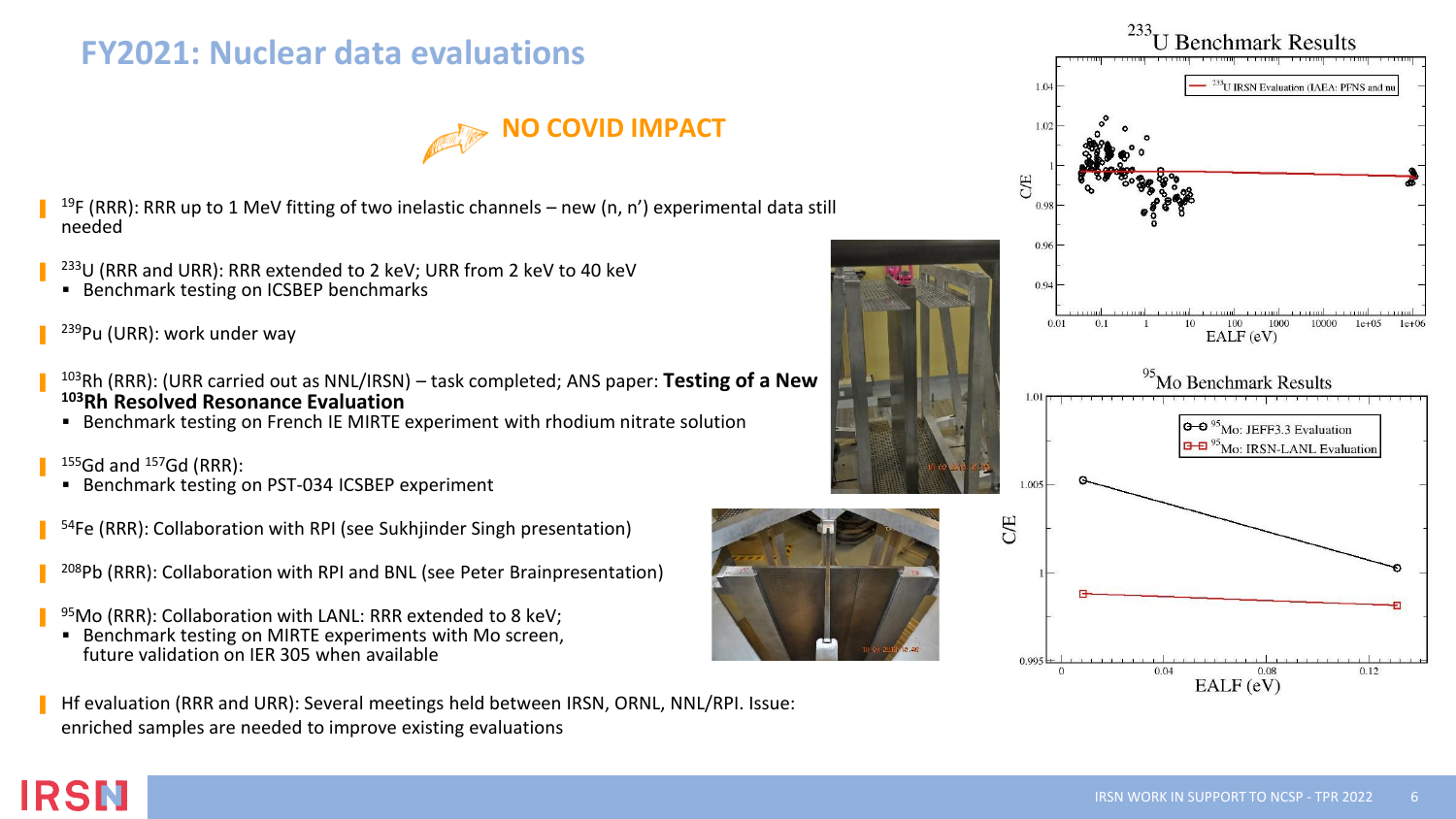## **FY2021: Publications**

## **FRENCH MIRTE 2 EXPERIMENTS PUBLISHED AT ICSBEP**

#### ▌ **Publication in Nature Communication physics**

- *Patchy nuclear chain reaction*; E. Dumonteil, R. Bahran, T. Cutler, B. Dechenaux, T. Grove, J. Hutchinson, G. MacKenzie, A. McSpaden, W. Monange, M. Nelson, N. Thompson, A. Zoia
- Validation of theoric principles and MORET 6 simulations with RCF experiments

#### ▌ **Participation to ANS summer and winter meetings**

- *Assessment of Hafnium Nuclear Data for Criticality Safety Applications*; V. Dumont, N. Leclaire, I. Duhamel and L. Leal
- *Direct Calculation of Doubles Counting Rate for Neutron Multiplicity Methods*; W. Monange
- *Similarity of the PMM-2 critical experiments and criticality safety cases based on the k<sub>eff</sub> sensitivity analysis; M. Brovchenko*
- *Testing of a New 103Rh Resolved Resonance Evaluation*; Luiz Leal, Nicolas Leclaire, Devin Barry, Amanda Lewis, Peter Schillebeeckx, Stefan Kopecky, and Cristian Mihailescu

### ▌ **Publication of MIRTE benchmarks in the ICSBEP Handbook**

▪ LEU-COMP-THERM-106

#### ▌ **NCSD 2022**

■ 8 full papers submitted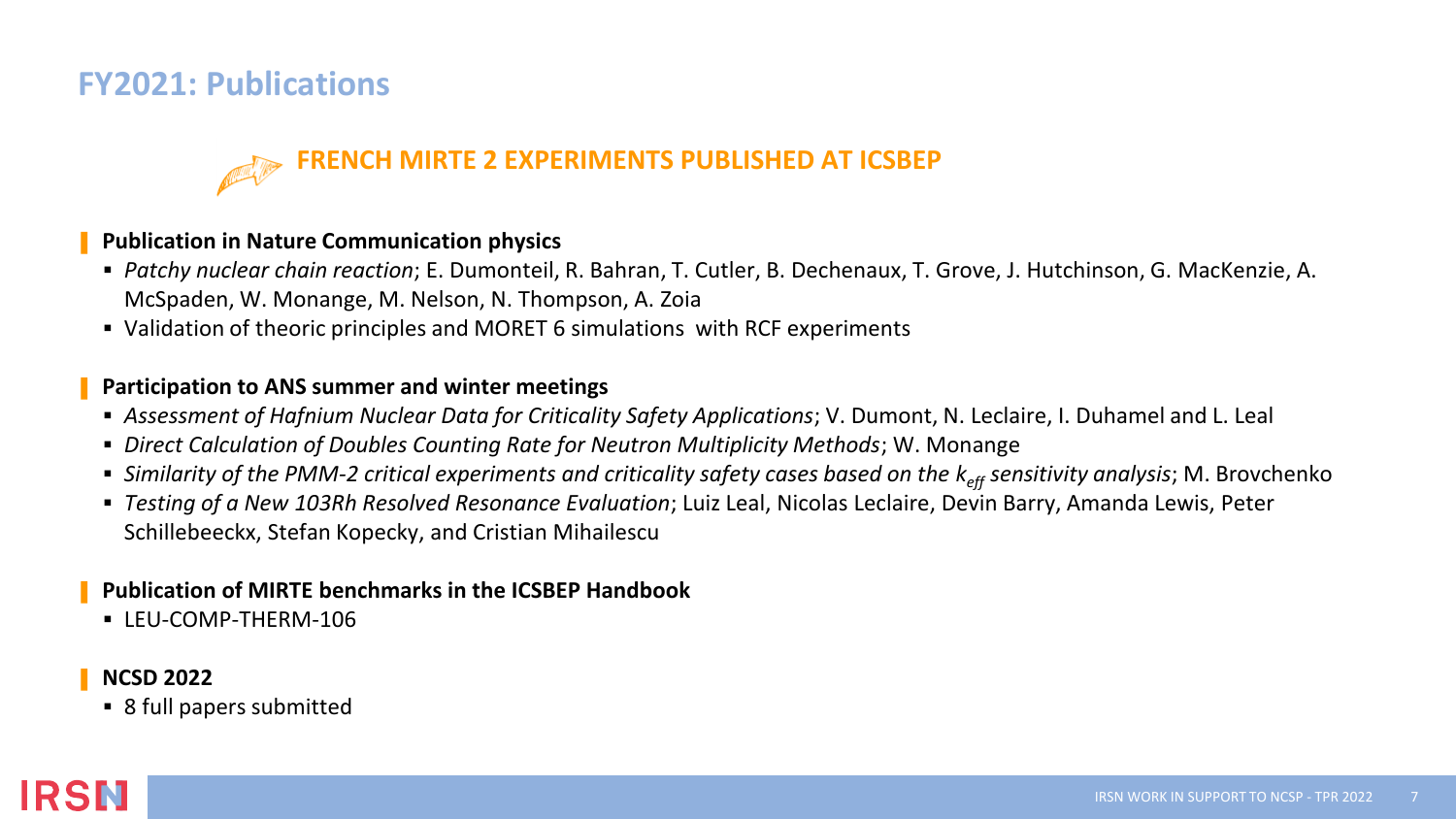# **FY 2022 challenges**

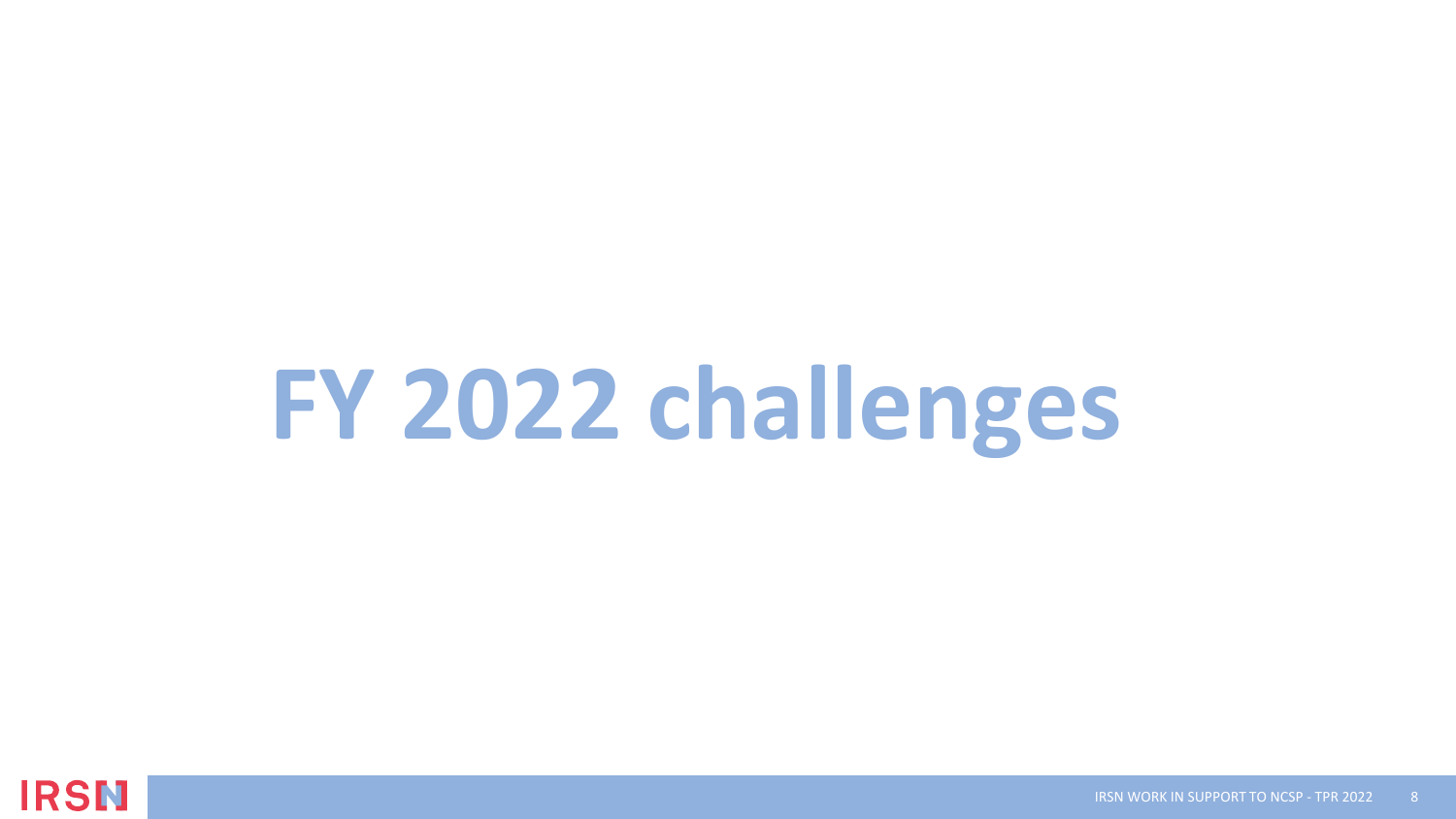## **FY2022 challenges**

## **IRSN PARTICIPATION TO INTEGRAL EXPERIMENTS COME BACK**

#### ▌ **Integral experiments participation**

- Participation to **IER 305** at SNL
- Participation to **IER 518** « High Multiplication Subcritical Experiments » at SNL with IRSN detectors
- Participation to IER 538 Intercomparison of criticality dosimetry around GODIVA with IRSN NAD for irradiation

### ▌ **NCSP benchmark modeling**

▪ Validation of MORET 6 on **MUSIC** experiments

#### ▌ **Analytical method**

- **Delivery of a draft of the intercomparison report on k<sub>eff</sub>**
- NCSD paper on **bias assessment** methodologies with LANL and ORNL

## ▌ **Nuclear Data**

- Perform data measurements in the absence of enriched samples (Hf, Mo…)
- Delivery of complete evaluation including uncertainties for practical applications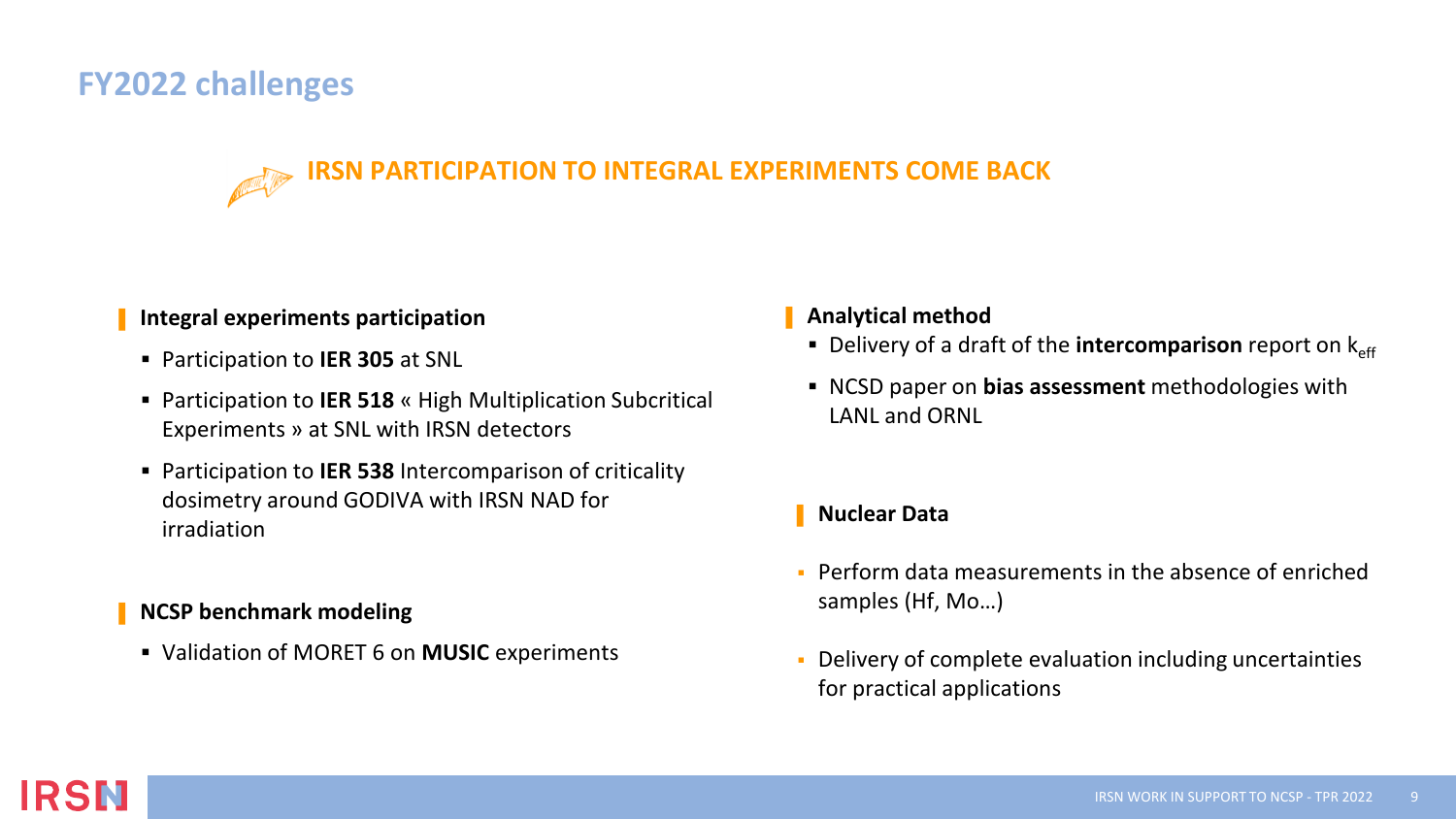## **FY2022 challenges**

## **AILED TEX MOX DESIGN**

▌ Ongoing work to optimize design by taking into account **issue on polyethylene temperature**

- **Support from IRSN engineering team** to improve the design
- Minimization of experimental uncertainties (vertical gaps, positioning)

#### ▌ Issue :

- PUMN fuels plates (~28% Pu) shipped at NCERC recently -> specific heat and radiative issues
- Preliminary design Polyethylene moderator particularly interesting for nuclear data covariance reduction (see ANS Winter meeting Transactions)
- But, polyethylene material has bad thermal conductivity



|   | TEX-MOX with Polyethylene moderator - Intermediate<br>spectrum |               |
|---|----------------------------------------------------------------|---------------|
|   | <b>Total number of fuel layers</b>                             | 30            |
|   | Moderator thickness (cm)                                       | $0.36 - 0.39$ |
|   | Aluminum plate thickness (cm)                                  | 0.8245        |
| ∍ | Square fuel layer dimension (cm)                               | 46.5846       |
|   | Height/Width ratio of the fissile stack                        | 1.21          |
|   | Estimated decay power (W)                                      | 680           |
|   | Intermediate fission rate (%)                                  | 49.45         |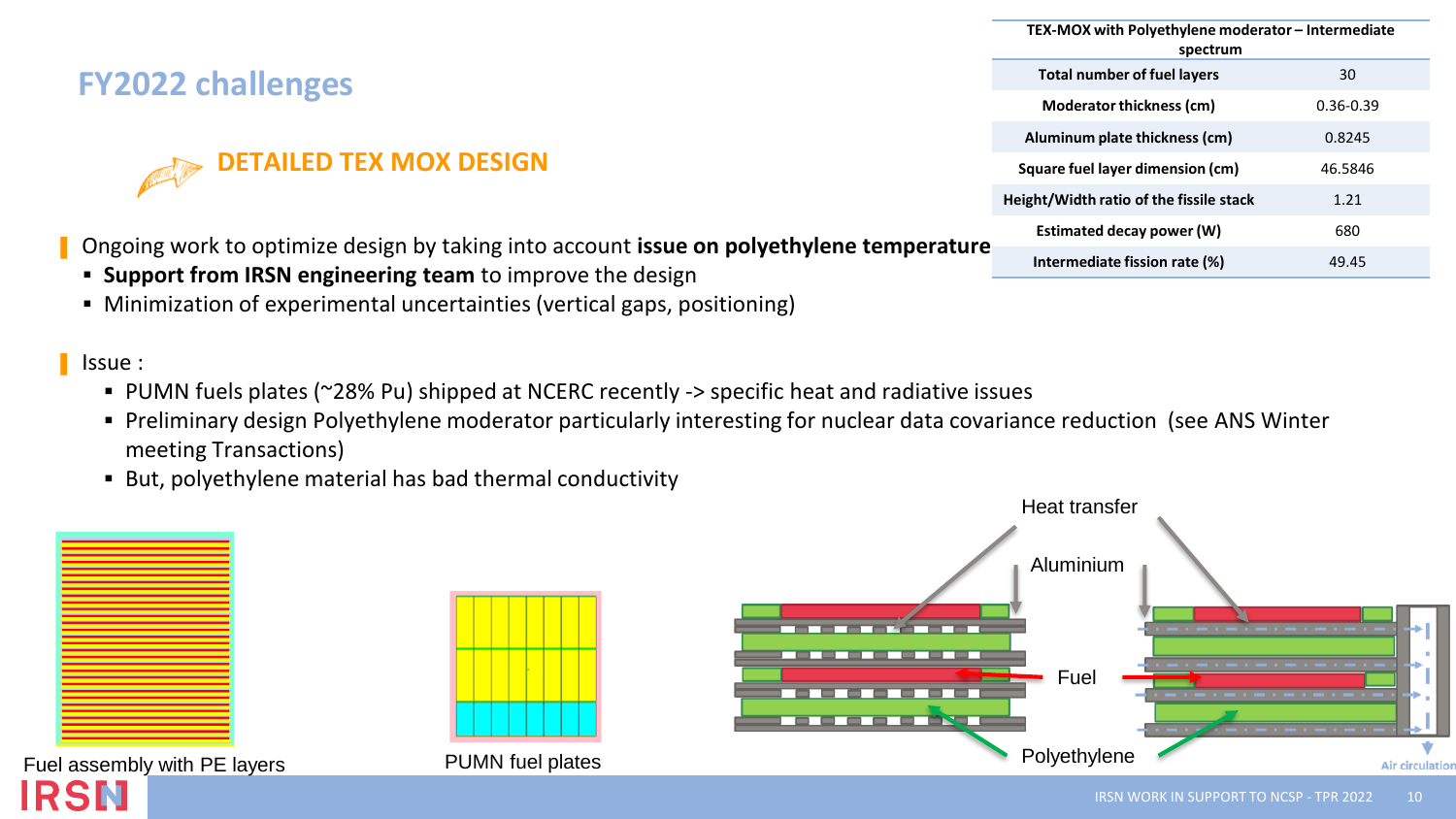# **Planning for the future**

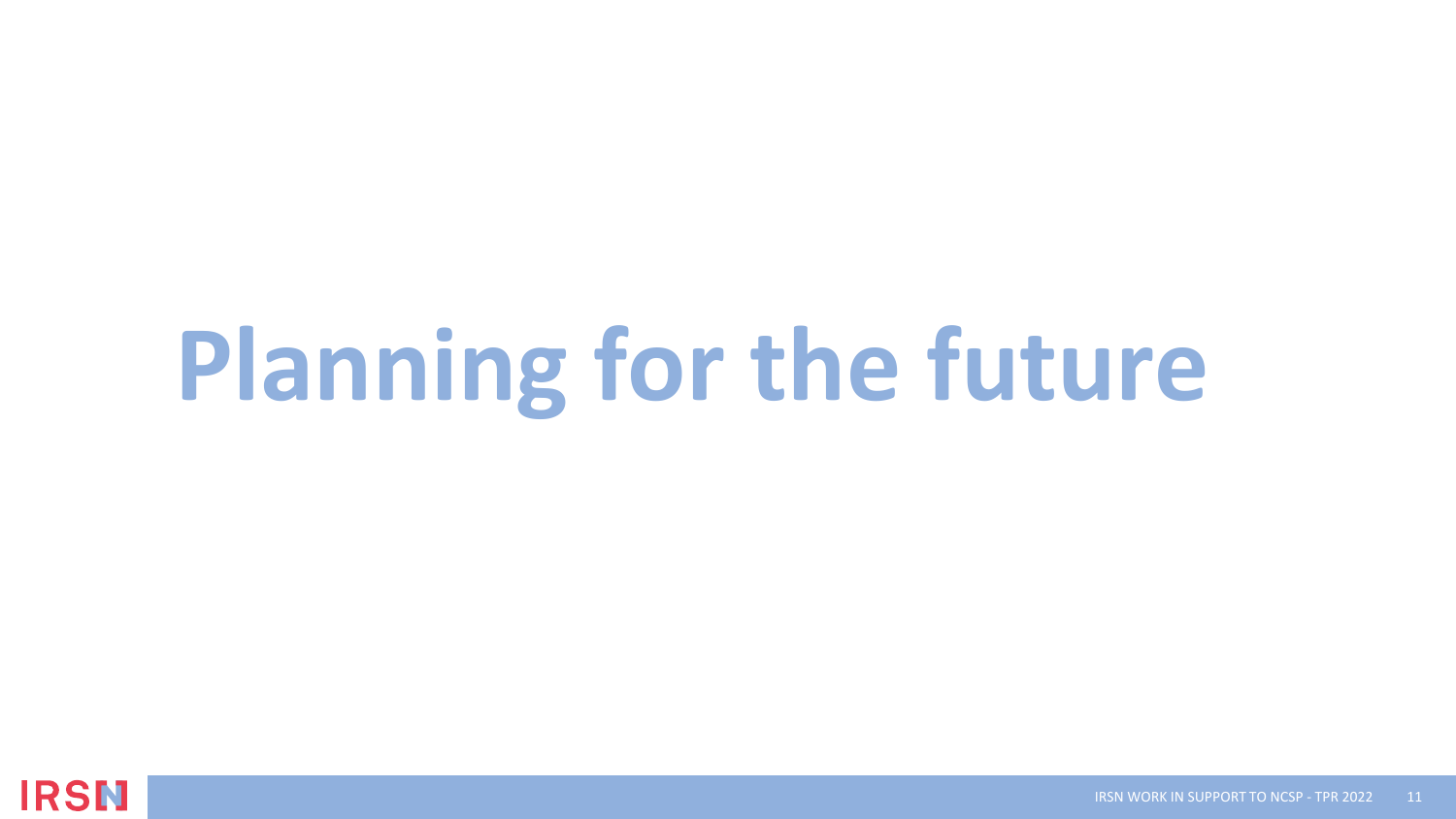## **Future Activities Investigations**



IRSN

## **INNOVATIVE EXPERIMENTS AT SNL**

**FY 2021**: Two feasibility studies on new experimental designs (new opportunity for collaboration)

#### ▌ **Detection of loading error with neutron noise**

- **•** Difficulties to detect an error given the fuel rods similarity
- Need to reduce measurement uncertainties by extending measurement time
- Further studies are needed prior proposing new NCSP tasks

#### ▌ **Validation of stainless steel as reflector**

- Five configurations studied with close similarity to the MIRTE experiments (no addition information)
- Optimization needed to increase the sensitivities in the epithermal energy range
- Sensibilities increased with the reflector thickness (design challenges)

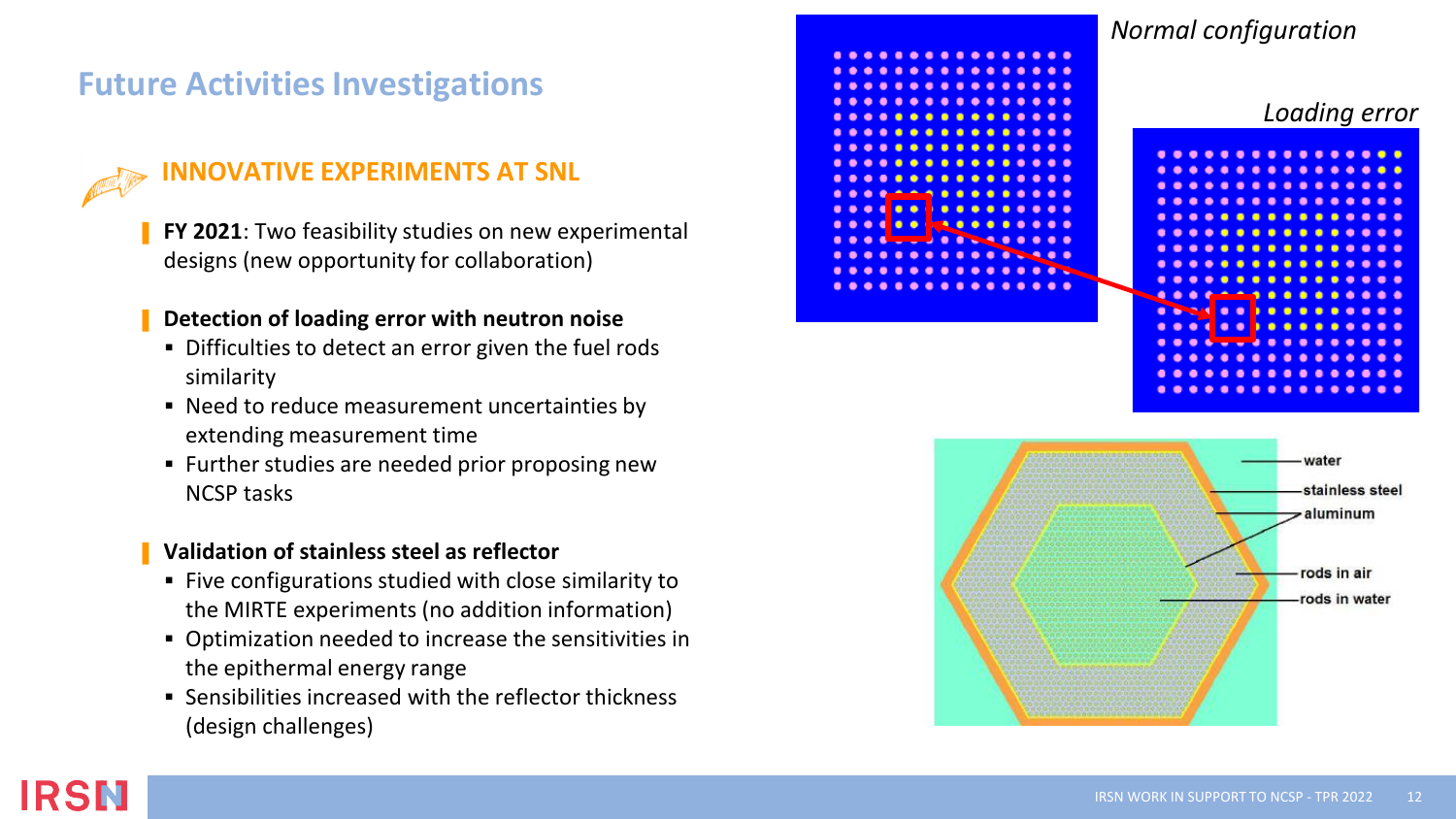## **Future Activities Investigations**



## **W TEMPERATURE EXPERIMENTS**

#### ▌ **IRSN has interest on validation of nuclear data at low temperatures**

- Identification of materials of interest at low temperature
- Criticality calculations performed at -20°c and -40°c for realistic transport configurations
- First results highlighted an impact of polymer materials

Many discussions with LLNL on their proposed TEX low temperatures experiments

- IRSN started to work on the LLNL design
- Work to be done in 2022: investigate the possibility to **add industrial transport materials** to the LLNL design





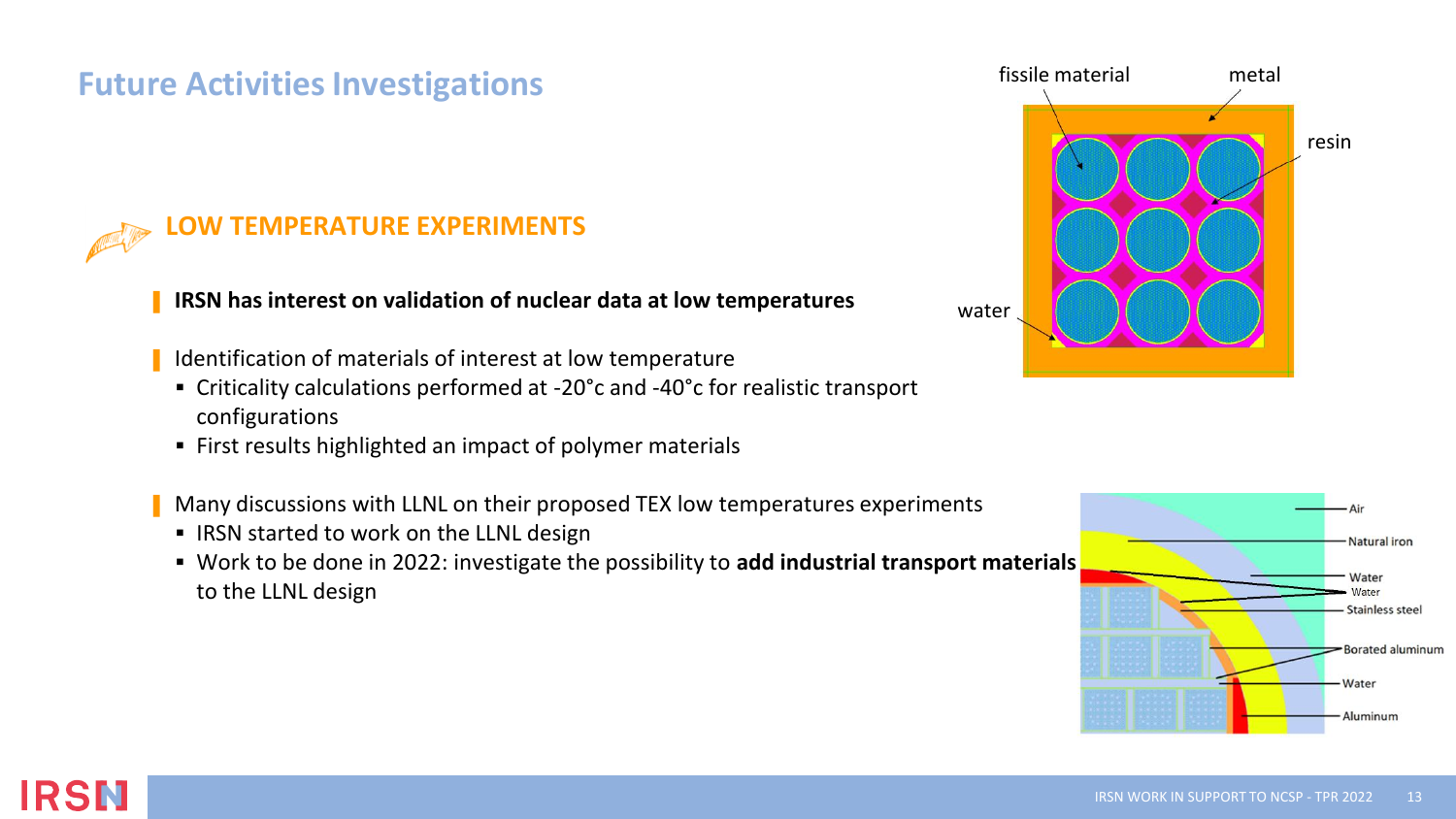## **CONCLUSION**

- ▌ **IRSN and NCSP collaboration has been very fruitful**. Despite the sanitary conditions (CV19), the work has been performed regularly by video conference. Monthly basis meeting with LLNL and LANL; Specifics meetings with ORNL and SNL when needed.
- MANY THANKS to US colleagues for their availability !!!
- We are looking forward to continuing our collaboration and hopefully with face-to-face meetings in the near future.
- ▌ After two years without any IRSN participation to experiments, we, at IRSN, are looking forward to fully **participating in the three proposed integral experiments scheduled in 2022**
- ▌ We are working on new important and interesting projects mainly : **TEX-MOX and TEX-low temperatures**
- ▌ Analytical method and Nuclear data are very valuable portions of the collaboration:
	- Efficient frame for **benchmarking between codes and methods**
	- Efficient frame to get **new evaluations for important isotopes** for nuclear criticality safety.